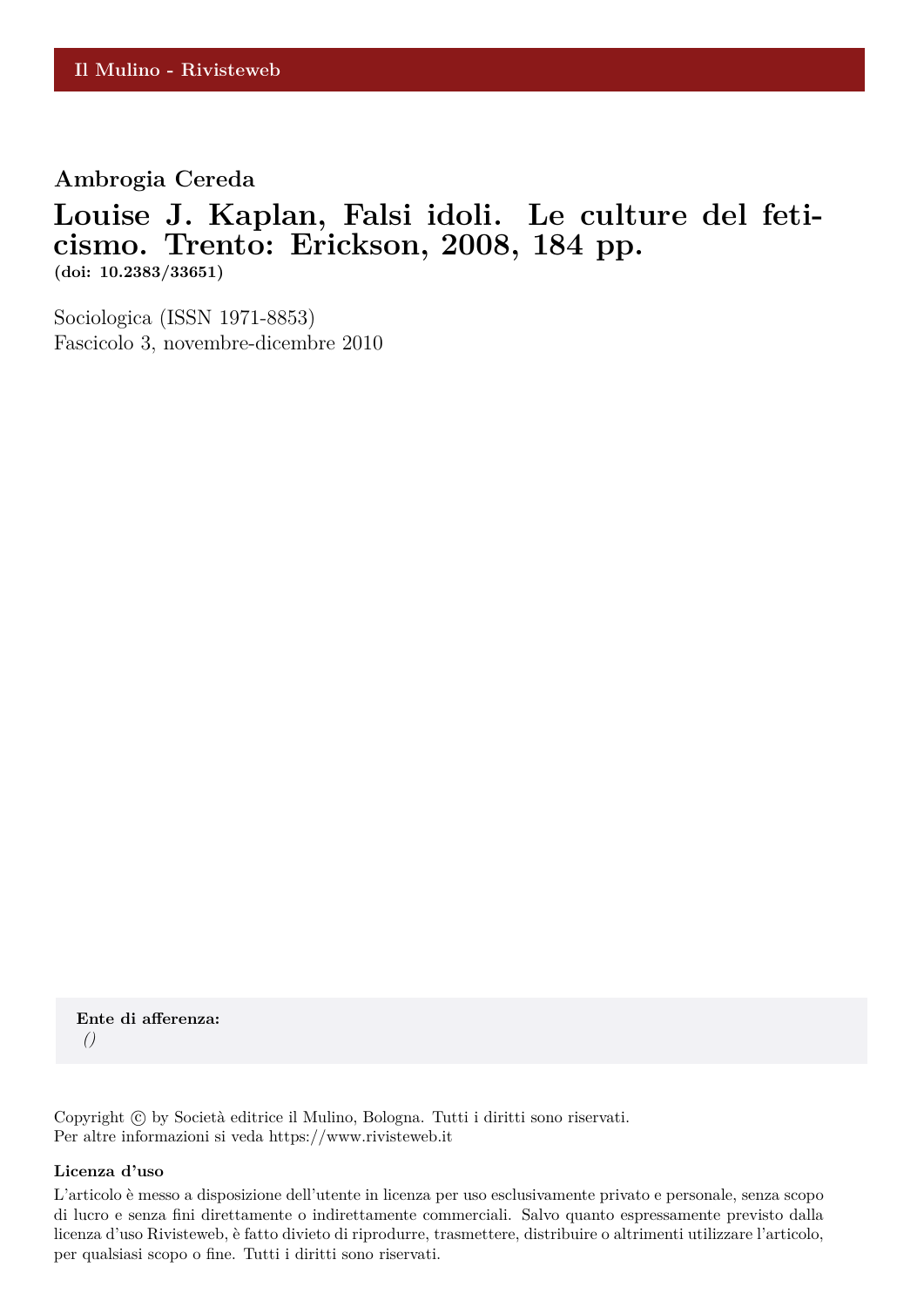## **Louise J. Kaplan, Falsi idoli. Le culture del feticismo. Trento: Erickson, 2008, 184 pp.**

doi: 10.2383/33651

This book does not merely deal about the phenomenon of fetishism (or fetish practices) but carries out a psychoanalytical reflection upon the so-called "fetishist strategies." The author situates herself at the cutting edge of contemporary psychoanalytic thought and, founding her theory on a many years' experience as a psychoanalyst, she underlines the difference between fetishism and the more complex and invisible fetishist strategies by moving from the analysis of a famous Freudian essay, *Fetishism*.

In this perspective, the fetishist strategy is firstly defined as a mechanism that individuals use to approach many phenomena that they experience in their everyday life, but it generally remains an unrevealed structure of behaviour to their eyes and to the eyes of the scholars. Besides, this strategy belongs to the majority of the social and political structures regulating the history of mankind since its very beginning, as it is actually contained in the human mind. The description of the mechanism is then arranged by means of as a series of examples explaining how the different principles organizing the fetishist strategy give the death drive an erotic connotation and mask the whole object of desire. This is the starting point for the analysis and the criticism of the cultures of fetishism: the fetishist strategy represents indeed a consistent part of the cultural discourse, a hidden feature of many material objects that seize our attention in our ordinary life. Therefore the analysis is referred to many fields of our contemporary culture, and it is carried out unravelling the different principles contained in a series of phenomena, portrayed in each chapter. They are heterogeneous cases ranging from footbinding, typical practice of body modification of the traditional Chinese and Japanese culture, [ch. 3]; the use of the female body in filmmaking [ch. 4]; the inscription of the skin in traditional cultures and among young women in a contemporary urban context [ch. 5]; having an iPod, or a Blackberry [ch. 8]; to the completion of biographies [ch. 6]; the psychoanalytic training [ch. 7], and the celebration of the artificial intelligence [ch. 9], but they all seem to share the common function of creating a psychological protection enacted to tame, subdue and, generally, murder human vitalities.

This is the basic material for the application of Kaplan's thesis about the fetishist strategy and in her argumentation, she demonstrates it by exposing the five principles supporting it, which are strictly interconnected. They are often coupled and compounded in a unique phenomenon and they replace spiritual values with material objects. Moreover, one can be derived from the other one and operates on a specific level. At the first level they consist on transforming an immaterial representation of someone or something in a tangible and material thing or individual, this operation allows a subject to exert control upon it or him/her. To explain this part of the process the author draws a parallelism with the Marxian theory of the Capital, in which chapter 10 is dedicated to the criticism of 'the progress', whose effect mainly consists in endowing the material strength with an intellectual life and obfuscating the human vitality with a material strength. This is especially expressed by the culture of reality shows, where individuals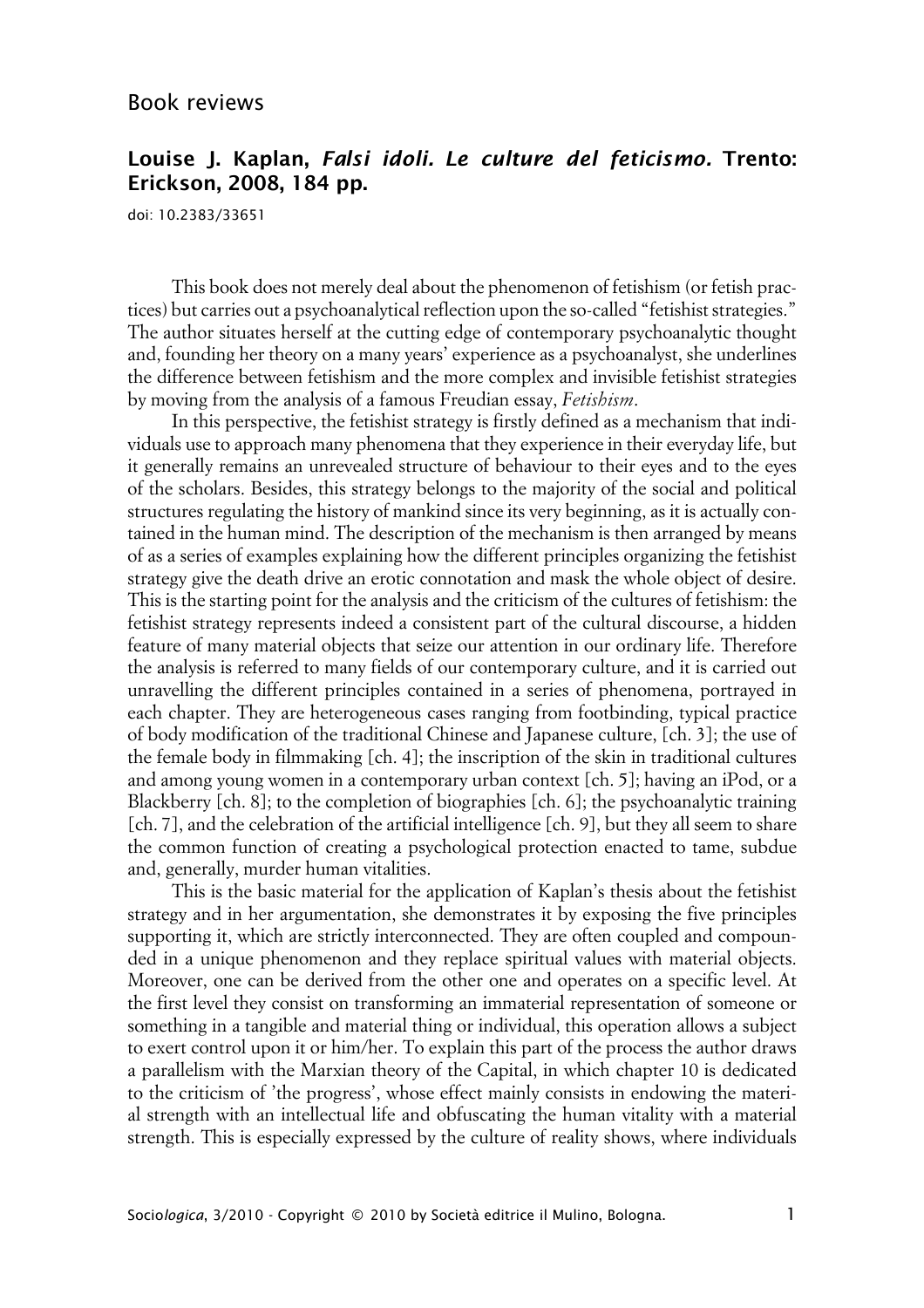are rendered stereotyped representations through the commoditization of their identity and personality. From this principle the second one is derived as a variation: the creative urge can be domesticated in order to repress unknown energies, perceived as dangerous, so that the individual can feel appeased. This principle, organizing many phenomena, is contained in the production of clothing as well as in the training of the psychologists.

In this theoretical frame, even the attention for details appears as a part of the fetishist strategy that draws the attention to safe elements of a person, practice, or object concealing other aspects deemed as frightening and uncontrollable. In their extreme version some sexual perversions (i. e. necrophilia) are run by this principle, because they tend to dehumanize and mortify the other person's desiring body perceived as a threat.

The fourth principle is derived from this assessment and is defined by the effort of estranging the individuals from their object of desire: the silicon-based body of the robots gives a strong image of this process, in which the potential threat (i. e. life) is replaced with something similar (i.e. artificial life) less scaring and unpredictable.

In this way the death drive takes an erotic hue and draws a mask on the skin, this is the fifth principle of the fetishist strategy that is revealed by the female body in the motion-picture industry, where the desire for destruction of some protagonists in famous movies, like Thelma and Louise by Ridley Scott, is even pictured as a ceremony of general renewal.

The aim of the work is reached in demonstrating how, in a technology-driven world, an understanding of the fetishism strategy can help individuals escaping from the sterility to which our contemporary culture seems devoted. This is to be understood neither as a criticism of the global culture, because that is not the origin of the fetishist strategy, nor a utopian return to the primal purity, because technology, consumption, narration can't be refused or eradicated from contemporary society. It is instead a suggestion that also takes into account the influence of the many faces of the cultures of fetishism onto the scholars of many disciplines and the academic world in general: every individual is exposed to this influence, and can reproduce it or use it unconsciously.

Therefore the final chapter underlines the difficulty of escaping the fetishist culture: simply providing efficient models of behaviour might appear as a useless repetition of the strategy it tends to deconstruct. An ultimate solution to the problem is then replaced with a proposal to the readers to preserve their feature of human beings, which is meant for Kaplan to preserve dialogue as the very basis of all human relationships.

This dialogical relationship is pictured as different from the mother-child model of listening and welcoming embrace, and it is expressed as an exhortation to move and face the uncertainty of contemporary living.

To sum up, this book can provide some useful materials to the work of psychologists and psychoanalysts, offering them not only an interesting point of observation to illuminate the twilight zone between individual strategies of behaviours and pathologies (i. e. depression, anxiety, violent acts, homicidal tendencies, DSHS, delicate self harm syndrome) in our contemporary scenario, but it also gives to sociologists and cultural analysts a series of good starting points that can produce an interdisciplinary compre